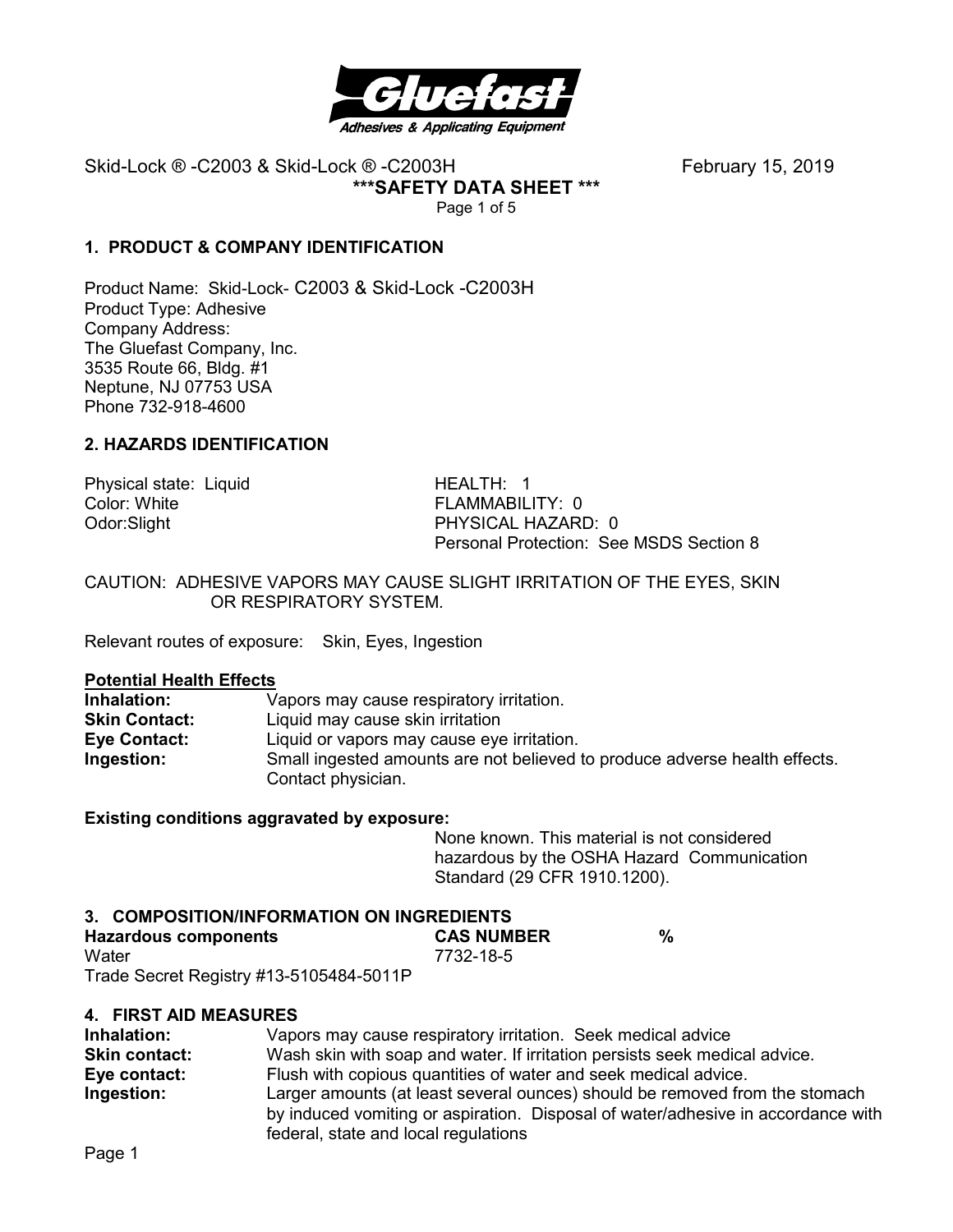

# **\*\*\*SAFETY DATA SHEET \*\*\***

Page 2 of 5

| <b>5. FIRE FIGHTING MEASURES</b>        |                                                                                                                                                                              |
|-----------------------------------------|------------------------------------------------------------------------------------------------------------------------------------------------------------------------------|
| Flash point:                            | Not applicable                                                                                                                                                               |
| Auto ignition temperature:              | <b>Unknown</b>                                                                                                                                                               |
| Flammable/Explosive limits - lower:     | Not applicable                                                                                                                                                               |
| Flammable/Explosive limits - upper:     | Not applicable                                                                                                                                                               |
| <b>Extinguishing media:</b>             | For dry polymer use water, carbon dioxide (co2), or<br>ABC dry chemical.                                                                                                     |
| <b>Special firefighting procedures:</b> | When dried polymer burns, water (H2O), carbon<br>dioxide (CO2), carbon monoxide (CO), and smoke<br>are produced. Pyrolysis products may include some<br>hazardous materials. |
| Unusual fire or explosion hazards:      | No unusual fire or explosion hazards.                                                                                                                                        |
| <b>Hazardous combustion products:</b>   | Oxides of carbon                                                                                                                                                             |

# **6. ACCIDENTAL RELEASE MEASURES**

Use personal protection recommended in Section 8, isolate the hazard area and deny entry to unnecessary and unprotected personnel.

| <b>Environmental precautions:</b><br><b>Clean-up methods:</b> | Do not flush liquid material into public sewer or water<br>system. Disposal of water/adhesive in accordance<br>with federal, state and local regulations. Most states<br>prohibit disposal of liquids in landfills.<br>Contain spill. Recover as much as possible for reuse.                                                                                         |
|---------------------------------------------------------------|----------------------------------------------------------------------------------------------------------------------------------------------------------------------------------------------------------------------------------------------------------------------------------------------------------------------------------------------------------------------|
|                                                               | Absorb remaining spill with an inert material. Place<br>into closed container and store in a safe location to<br>await disposal. Wash the spill area with soap and<br>water.                                                                                                                                                                                         |
|                                                               | Spilled material is very slippery. Use care to avoid<br>falls. Dried film should be thoroughly cleaned. If<br>spilled in an enclosed area, ventilate. Change<br>contaminated clothing and launder before reuse.<br>Wear proper personal protective clothing and<br>equipment. Disposal of water/adhesive in accordance<br>with federal, state and local regulations. |
| <b>7. HANDLING AND STORAGE</b>                                |                                                                                                                                                                                                                                                                                                                                                                      |
| Handling:                                                     | Avoid contact with eyes, skin and clothing. Wash<br>thoroughly after handling.                                                                                                                                                                                                                                                                                       |
| Storage:                                                      | Store at room temperature. Rotate stock using oldest<br>material first. KEEP FROM FREEZING. Shelf life is<br>six months.                                                                                                                                                                                                                                             |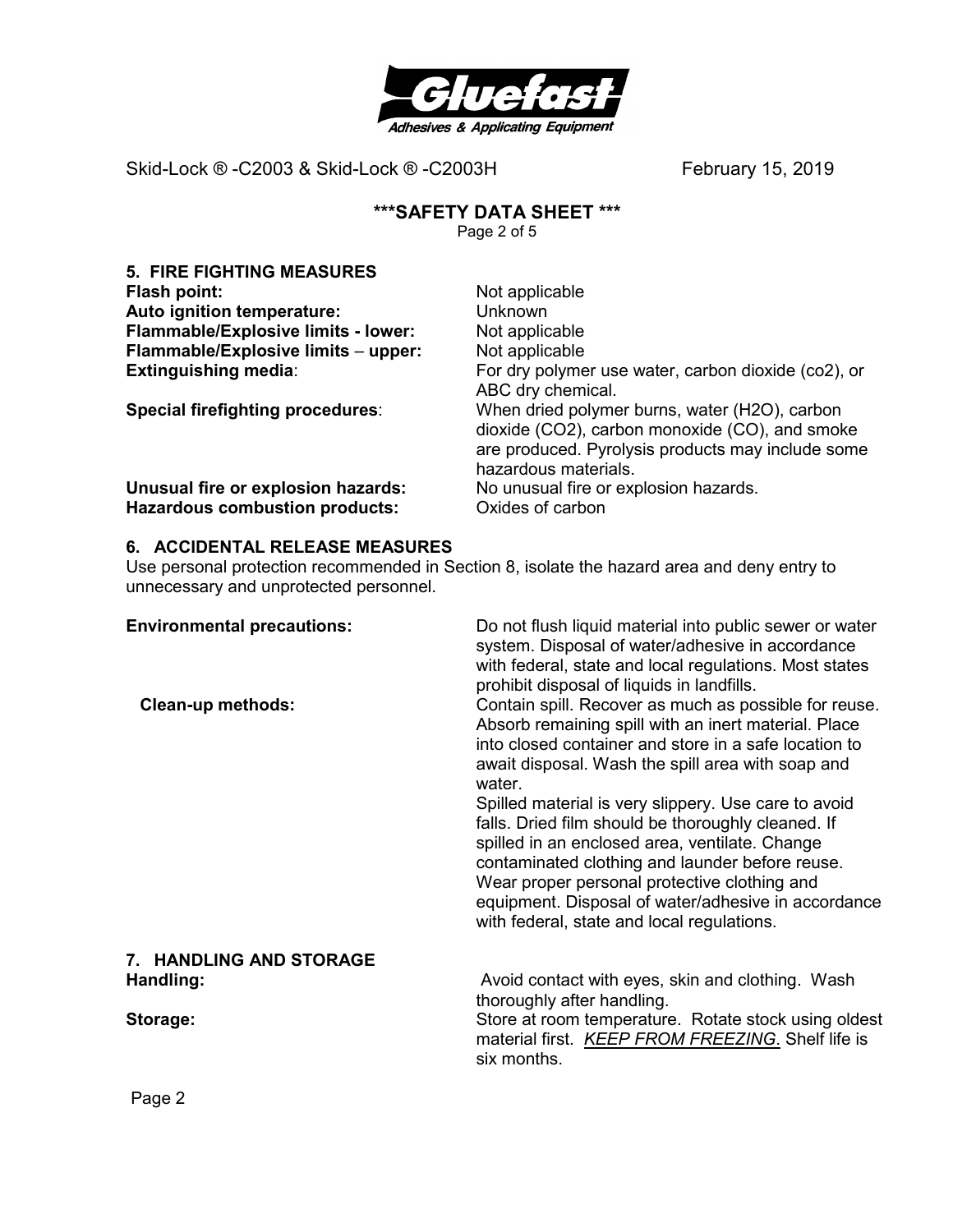

# **\*\*\*SAFETY DATA SHEET \*\*\***

Page 3 of 5

# **8. EXPOSURE CONTROLS/PERSONAL PROTECTION**

**Employers should complete an assessment of all workplaces to determine the need for, and selection of, proper exposure controls and protective equipment for each task performed.** 

| Hazardous components | <b>ACGIH TLV</b> | <b>OSHA PEL</b> | <b>AIHA WEEL</b> | l OTHER |
|----------------------|------------------|-----------------|------------------|---------|
| None                 | <b>None</b>      | None            | None             | None    |

| <b>Engineering controls:</b>            | Effective exhaust ventilation should always be<br>provided to draw mists, fumes and vapors away |
|-----------------------------------------|-------------------------------------------------------------------------------------------------|
|                                         | from workers to prevent routine inhalation.                                                     |
| <b>Respiratory protection:</b>          | None required except if product is being sprayed<br>where a NIOSH approved mask is recommended. |
| <b>Eyeface protection:</b>              | Safety goggles.                                                                                 |
| <b>Skin protection:</b>                 | Gloves recommended.                                                                             |
| 9. PHYSICAL AND CHEMICAL PROPERTIES     |                                                                                                 |
| <b>Physical state:</b>                  | Liquid                                                                                          |
| Color:                                  | White                                                                                           |
| Odor:                                   | Slight                                                                                          |
| <b>Odor threshold:</b>                  | Not available                                                                                   |
| Ph:                                     | $6 - 7$                                                                                         |
| <b>Vapor Pressure:</b>                  | Water 68 Degrees F (MM Mercury)                                                                 |
| <b>Boiling Point/range:</b>             | 212F                                                                                            |
| Freezing point/ range:                  | 0 °C (32 °F)                                                                                    |
| Specific gravity:                       | 1.1                                                                                             |
| Vapor density:                          | Water                                                                                           |
| <b>Flash Point:</b>                     | Not Applicable                                                                                  |
| Flammable/Explosive limits - lower:     | Not applicable                                                                                  |
| Flammable/Explosive limits - upper:     | Not applicable                                                                                  |
| <b>Autoignition temperature:</b>        | Unknown                                                                                         |
| <b>Evaporation rate:</b>                | Water                                                                                           |
| <b>Solubility in water:</b>             | <b>Dispersible</b>                                                                              |
| Partition coefficient (n-octanol/water) | Not determined                                                                                  |
| <b>VOC content:</b>                     | 0.4g/l or less                                                                                  |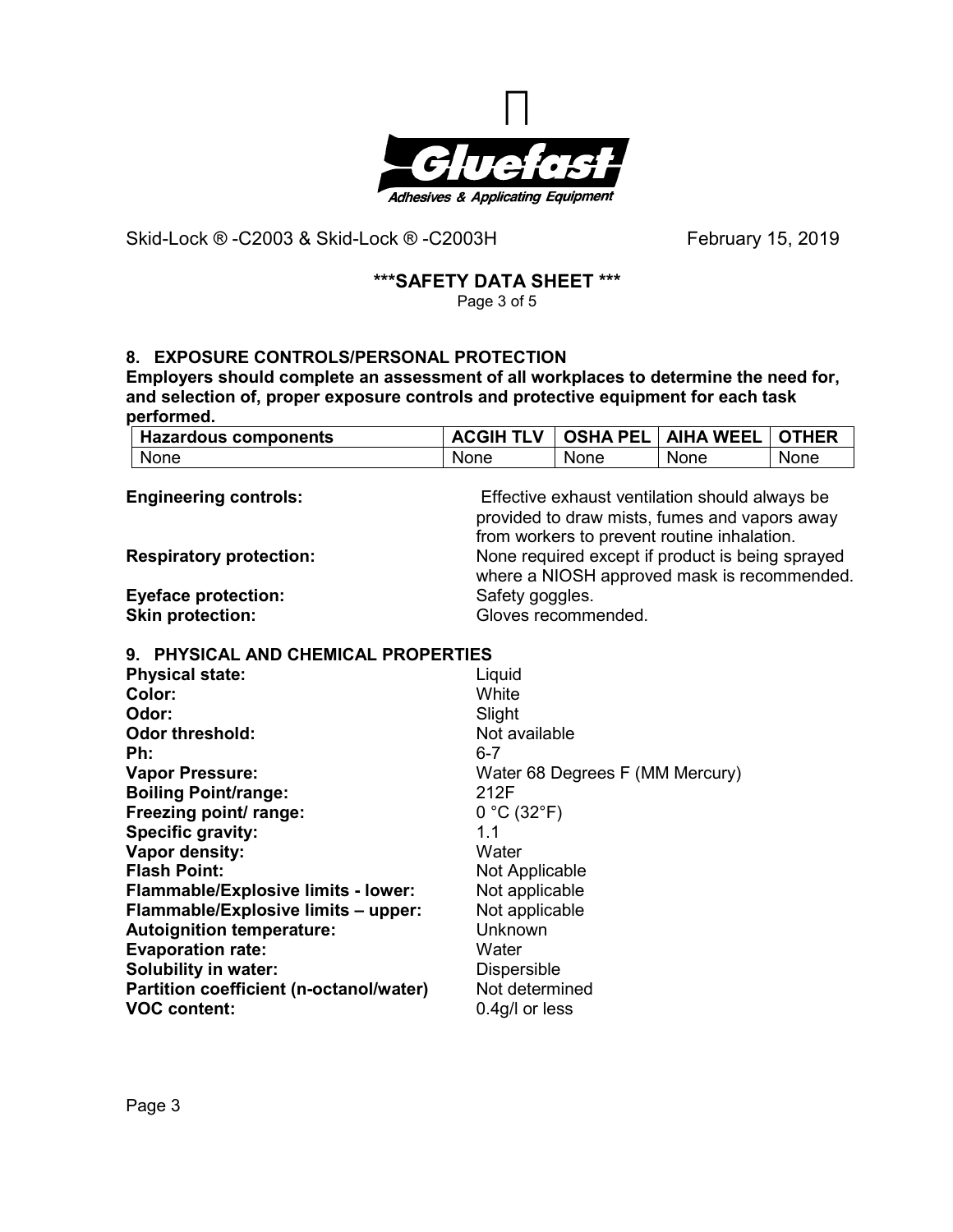

# **\*\*\*SAFETY DATA SHEET \*\*\***

Page 4 of 5

#### **10. STABILITY AND REACTIVITY**

| Stability               | <b>Stable</b>                                                                |
|-------------------------|------------------------------------------------------------------------------|
| Hazardous reactions:    | None                                                                         |
|                         | Hazardous decomposition products Carbon monoxide, carbon dioxide & oxides of |
|                         | nitrogen.                                                                    |
| Incompatible materials: | Materials that react with water & strong oxidizing                           |
|                         | agents.                                                                      |
| Conditions to avoid:    | Do not freeze                                                                |
|                         |                                                                              |

## **11. TOXICOLOGICAL INFORMATION**

| Hazardous components NTB Carcinogen |             | IARC Carcinogen        | OSHA Carcinogen<br>(Specifically Regulated) |
|-------------------------------------|-------------|------------------------|---------------------------------------------|
| None                                | <b>None</b> | <b>None</b>            | <b>None</b>                                 |
|                                     |             |                        |                                             |
| Hazardous components                |             | <b>Health Effects/</b> |                                             |
|                                     |             | <b>Target Organs</b>   |                                             |
| None                                |             | None                   |                                             |

#### **12. ECOLOGICAL INFORMATION**

Ecological information: None available

# **13. DISPOSAL CONSIDERATIONS**

| Information provided is for unused product only. |                                                                                                 |  |
|--------------------------------------------------|-------------------------------------------------------------------------------------------------|--|
| Recommended method of disposal:                  | Disposal of water/adhesive in accordance with                                                   |  |
|                                                  | federal, state and local regulations. Most states<br>prohibit disposal of liquids in landfills. |  |
| Hazardous waste number:                          | Not a RCRA hazardous waste.                                                                     |  |
|                                                  |                                                                                                 |  |

# **14. TRANSPORT INFORMATION**

U.S. Department of Transportation Ground (49 CFR)

| Proper shipping name:                                                                     | SLC2003GL, SLC2003PL, SLC2003DR       |
|-------------------------------------------------------------------------------------------|---------------------------------------|
|                                                                                           | SLC2003HGL, SLC2003HPL, SLC2003HDR    |
| Hazard class or division:                                                                 | <b>None</b>                           |
| Identification number:                                                                    | <b>None</b>                           |
| Packing group:                                                                            | Carton, 5-gallon pail, 55 gallon drum |
| Product is not regulated, non hazardous and not restricted for transport by air or water. |                                       |

Page 4